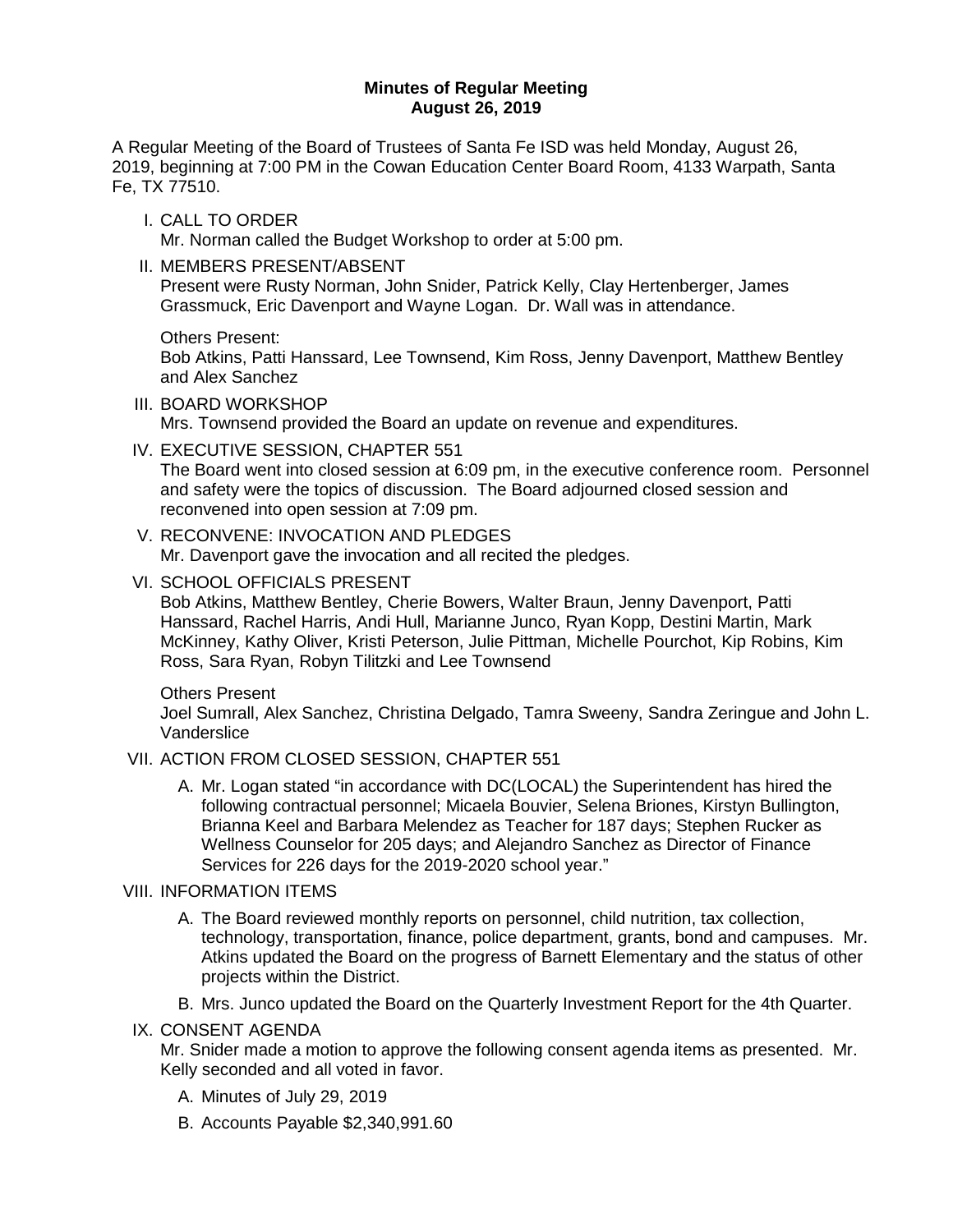- C. Student Transfers
- D. General Merchandising and Fast Food Bid Awards
- E. SFISD Teacher Appraisal System Appraisers
- X. REGULAR AGENDA
	- A. Mr. Logan made a motion to approve the TASB Risk Management Fund renewal proposal not to exceed \$24,864.00. Mr. Hertenberger seconded and all voted in favor.
	- B. Mr. Kelly made a motion to approve the 2019 Appraisal Roll and Recognize Compliance with the Texas Property Tax Code. Mr. Snider seconded and all voted in favor.
	- C. Mr. Grassmuck made a motion to approve the resolution to adopt the 2019 Tax Rate of \$1.3323, which consist of a Maintenance and Operations Rate of \$0.97 and an Interest and Sinking/Debt Rate of \$0.3623. Mr. Logan seconded and all voted in favor.
	- D. Mr. Kelly made a motion to approve the Interlocal Agreement between the District and the Educational Purchasing Interlocal Cooperative (EPIC 6) at no cost to the District. Mr. Snider seconded and all voted in favor.
	- E. Mr. Grassmuck made a motion to approve the purchase of the Lennox 25-ton HVAC unit from Lennox for a cost not to exceed \$28,180.00. Mr. Logan seconded and all voted in favor.
	- F. Mr. Kelly made a motion to approve the agreement and resolution as presented. Mr. Snider seconded and all voted in favor.
	- G. Mr. Snider made a motion to approve Option 5 which would provide turf for the baseball and softball infields and outfields with Fielder's Choice at a price not to exceed \$1,266,457.00. Mr. Kelly seconded and all voted in favor.
	- H. Mr. Snider made a motion to approve the contracted services agreement with Avondale House, not to exceed \$117,000.00. Mr. Kelly seconded and all voted in favor.
	- I. Mr. Davenport made a motion to approve Specialized Assessment & Consulting for Psychological Services and Evaluations in an amount not to exceed \$74,000.00 for the 2019/2020 school year. Mr. Logan seconded and all voted in favor.
	- J. Mr. Kelly made a motion to approve the contractor agreement with Specialized Instructional Support to provide evaluations in an amount not to exceed \$60,000.00 for the 2019/2020 school year. Mr. Snider seconded and all voted in favor.
	- K. Mr. Logan made a motion to approve the purchase of classroom libraries for grades 3-5 for the 2019/2020 school year in an amount not to exceed \$138,672.00. Mr. Kelly seconded and all voted in favor.
	- L. Mr. Grassmuck made a motion to approve the purchase of the Benchmark Assessment System (BAS) for the 2019/2020 school year in an amount not to exceed \$38,734.50. Mr. Logan seconded and all voted in favor.
	- M. Mr. Snider made a motion to approve the purchase of Leveled Literacy Intervention (LLI) system for the 2019/2020 school year in an amount not to exceed \$52,190.16. Mr. Kelly seconded and all voted in favor.
	- N. Mr. Grassmuck made a motion to approve the renewal of the Edgenuity subscription for the 2019/2020 school year in an amount not to exceed \$52,600.00. Mr. Snider seconded and all voted in favor.
- XI. PUBLIC FORUM

Mrs. Delgado spoke to the Board on ensuring SFISD code of conduct. Thanked the Board and offered her support for the new school year.